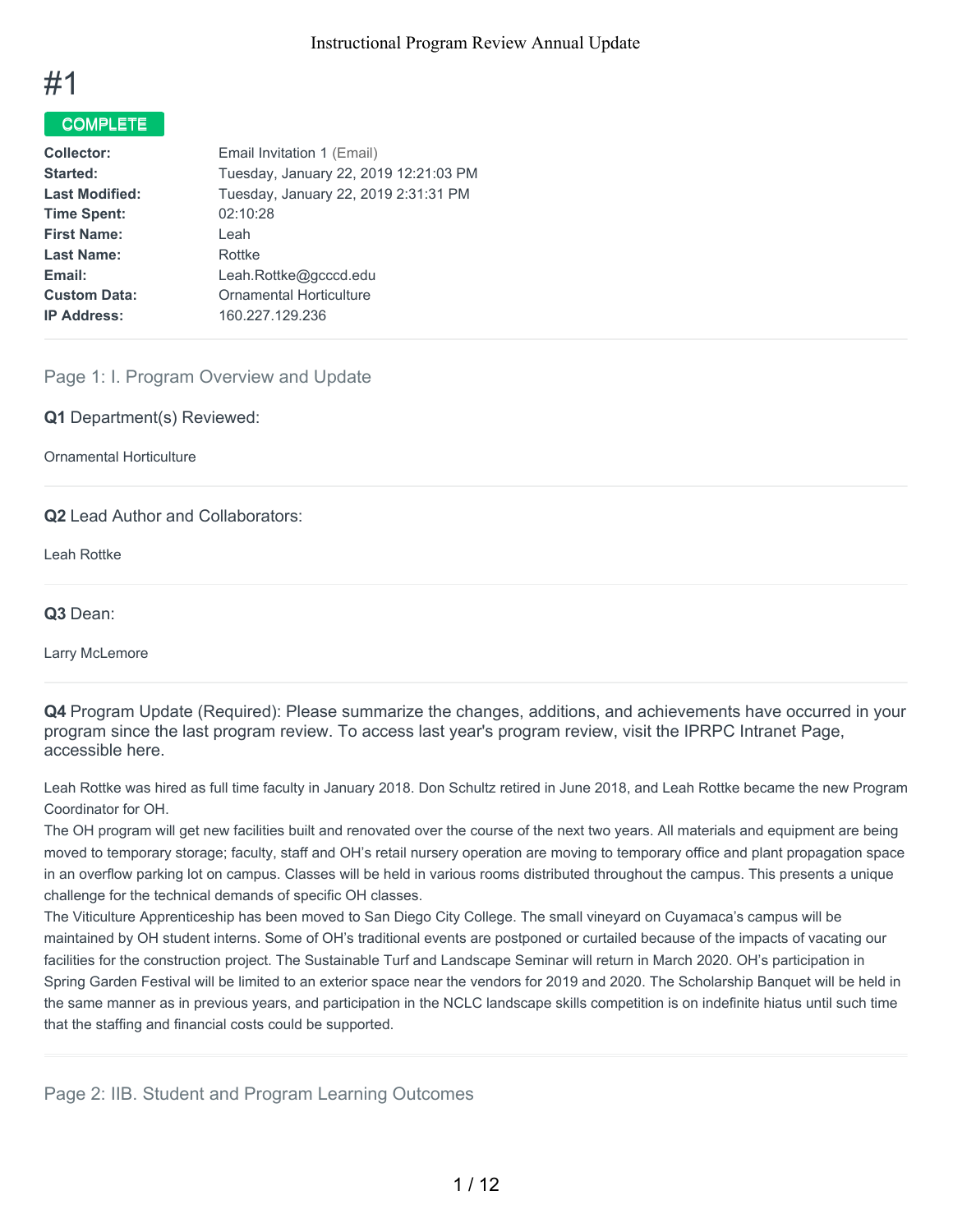**Yes**

**Q5** Do you have an assessment plan on file with SLOAC? If you have not already done so, you can submit your program's assessment plan to SLO Coordinator, Tania Jabour, at tania.jabour@gcccd.edu.

**Q6** Please provide an analysis of your student learning outcomes (SLO) findings and what changes, if any, were made as a result.

Each OH course is taught by only one instructor. For the period reviewed, the OH program complied with the SLO assessment requirements, and discussions between the program coordinator and adjunct instructors about student success, as it relates to course content and format, took place, both inside and out of a faculty meeting environment. These discussions were not directly related to specific SLO assessments.

| Q7 Review your PLOs. Are the listed PLOs an accurate<br>reflection of the program's current learning objectives? | <b>No</b> |
|------------------------------------------------------------------------------------------------------------------|-----------|
| Q8 Are the PLOs mapped onto the course SLOs?                                                                     | <b>No</b> |

**Q9** Discuss your assessment plan for the PLOs.

Previously, no significant findings or actions, planned or taken, were documented from the program level SLO Assessment Plan for OH. The new OH program coordinator understands the program's successes and challenges, but will need to learn how to link that knowledge to course and program level SLO results.

## Page 3: IIB. Student Achievement

**Q10** How has the program's success rate changed over the past year?

Over the past five years, from semester to semester, there has been wide fluctuation in all courses success rates for OH, with a minimum of 64% in Fall 2016 to a maximum of 83% in Spring 2018. These fluctuations, however, do not exhibit a progressive pattern of either improvement or decline over time. The average for all courses success rate over the time period examined is 73%.

**Q11** The College has set a 2024 goal of reaching a 77% course success rate (students passing with a grade of A, B, C, or P out of those enrolled at census) for the College as a whole. Consider how your will program help the College reach its long-term goal of increasing the course success rate to 77%. This is intended to provide a goal for improvement only; programs will not be penalized for not meeting the goal. What is your program's one-year goal for success rate across all courses in the program?

The OH program will set a goal to improve its all courses success rate one percentage point from the average noted above, through improvements in staffing levels for adjunct faculty.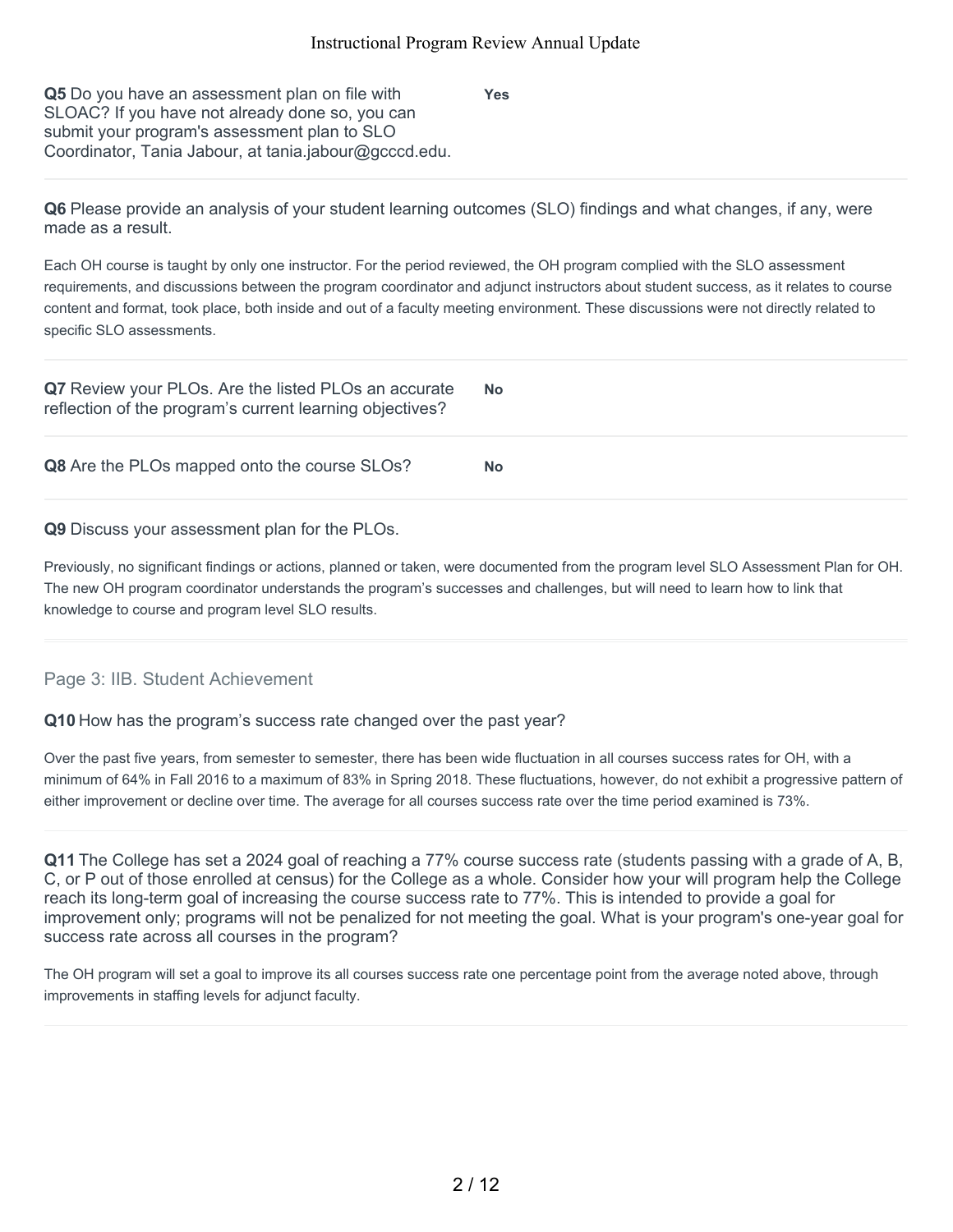**Q12** Which specific groups (by gender and ethnicity) have success rates lower than that of the program overall?

Males have significantly lower success rates than females, with a 12% difference in average success rates for both Fall and Spring semesters. It should be noted that males represent a majority of enrollments in OH classes, 7% to 8% higher than female enrollments. African-American and Hispanic student groups have success rates lower than that of the program overall.

**Q13** What program (or institutional) factors may be contributing to these lower rates of success for these groups of students?

Non-progressive fluctuations in student success rates may be related to changes in instructional quality due to alterations in faculty teaching assignments for these student groups.

**Q14** What specific steps will the program take to address these equity gaps in the 2019/20 academic year?

The program will encourage adjunct faculty to include information on available tutoring services on syllabi, as well as, face to face recommendations to help students access these services, and other opportunities such as in-class study groups.

**Q15** How do these activities align with the goals set forth in your last comprehensive program review?

This aligns with the OH program's goal of providing opportunities to students to gain necessary training and have a competitive edge in the horticulture job marketplace.

| Q16 OPTIONAL: If you would like to attach any charts or<br>additional documentation (aside from the program review<br>report prepared by the IESE Office), please upload it<br>using the button below. You can upload PDF, Word, and<br>image files. | Respondent skipped this question |
|------------------------------------------------------------------------------------------------------------------------------------------------------------------------------------------------------------------------------------------------------|----------------------------------|
|------------------------------------------------------------------------------------------------------------------------------------------------------------------------------------------------------------------------------------------------------|----------------------------------|

#### Page 4: Distance Education

**Q17** Does your program offer any courses via distance education (online)? **No**

Page 5: Distance Education Course Success

| Q18 Are there differences in success rates for distance<br>education (online) versus in-person sections?                                                              | Respondent skipped this question |
|-----------------------------------------------------------------------------------------------------------------------------------------------------------------------|----------------------------------|
| Q19 If there are differences in success rates for distance<br>education (online) versus in person sections, what will<br>the program do to address these disparities? | Respondent skipped this question |

Page 6: IV. Previous Goals: Update (If Applicable)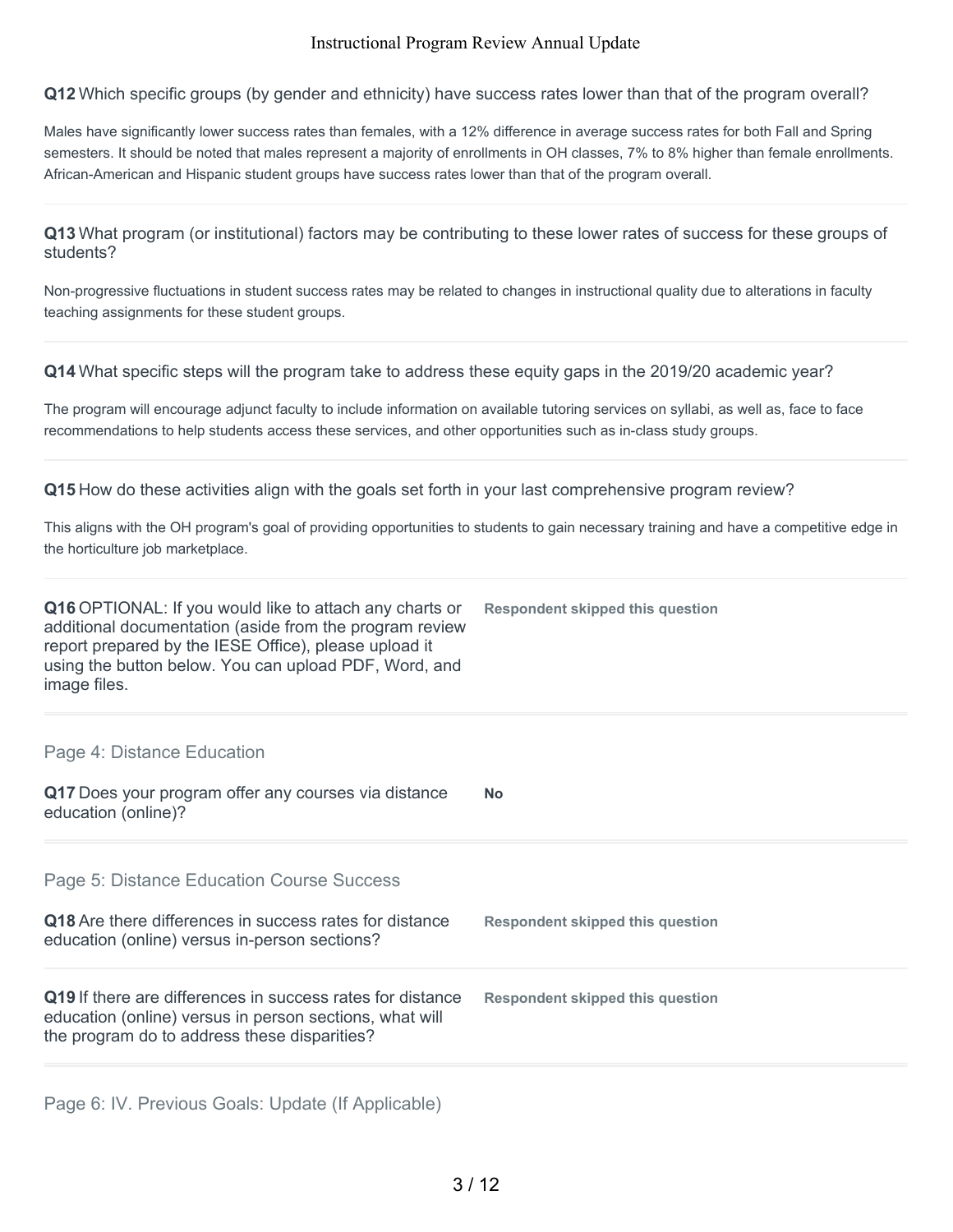| Q20 Would you like to provide an update for your<br>previous program review goal(s)?                                                                                                                                                       | Yes                                                                                |
|--------------------------------------------------------------------------------------------------------------------------------------------------------------------------------------------------------------------------------------------|------------------------------------------------------------------------------------|
| Page 7: Previous Goal 1                                                                                                                                                                                                                    |                                                                                    |
| <b>Q21 Previous Goal 1:</b>                                                                                                                                                                                                                |                                                                                    |
| <b>Instructional Aides</b>                                                                                                                                                                                                                 |                                                                                    |
| Q22 Link to College Strategic Goal(s):                                                                                                                                                                                                     | <b>Student Validation and</b><br><b>Engagement</b>                                 |
|                                                                                                                                                                                                                                            | <b>Organizational Health</b>                                                       |
| Q23 Goal Status                                                                                                                                                                                                                            | <b>In Progress</b>                                                                 |
| Q24 How was the goal evaluated? If the goal is "in progress," how will it be evaluated?                                                                                                                                                    |                                                                                    |
| Each instructor will work with the aide to ensure that their participation in the lab activities supports the goal of improving student<br>engagement and success and ensure that lab activities are performed in a safe manner.           |                                                                                    |
| Q25 Please provide the rationale for this goal:                                                                                                                                                                                            |                                                                                    |
| Instructional Aides are needed to ensure student success through improved engagement<br>during lab activities. It also is important to ensure student safety in OH lab class meetings.                                                     |                                                                                    |
| Q26 Please provide the goal action steps for the year (previously "Activities"):                                                                                                                                                           |                                                                                    |
| The OH program continues to use funds from either Perkins or Strong Workforce Development to provide instructional aides to lab class<br>sections. The long term goal is to hire a full time classified staff person to fulfill this role. |                                                                                    |
| Q27 Do you have another goal to update?                                                                                                                                                                                                    | <b>Yes</b>                                                                         |
| Page 8: Previous Goal 2                                                                                                                                                                                                                    |                                                                                    |
| Q28 Previous Goal 2:                                                                                                                                                                                                                       |                                                                                    |
| New Student Engagement and Marketing                                                                                                                                                                                                       |                                                                                    |
| Q29 Link to College Strategic Goal(s):                                                                                                                                                                                                     | <b>Student Validation and</b><br><b>Engagement</b><br><b>Organizational Health</b> |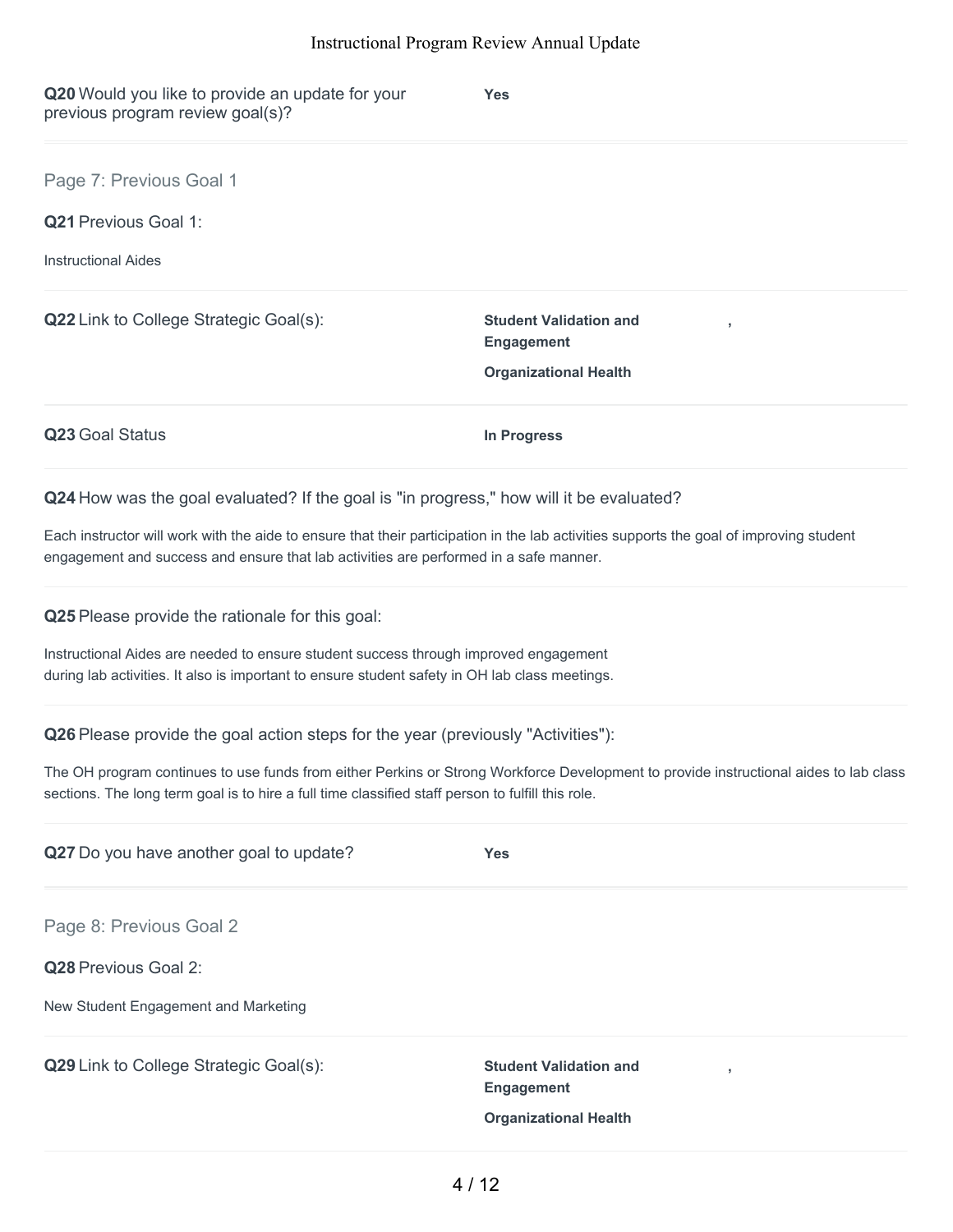|  |  | Q30 Goal Status |
|--|--|-----------------|
|--|--|-----------------|

**In** Progress

**Q31** How was the goal evaluated? If the goal is "in progress," how will it be evaluated?

New students are asked how they found out about the OH program.

**Q32** Please provide the rationale for this goal:

The OH program seeks to improve enrollment. Increased engagement with industry can help to connect potential students to the program.

**Q33** Please provide the goal action steps for the year (previously "Activities"):

Resources were used towards improved

displays to be used at trade shows and related industry events, development of improved promotional material, more robust use of social media

and more direct participation in horticulture industry events.

| Q34 Do you have another goal to update?                                                    | <b>No</b>                               |
|--------------------------------------------------------------------------------------------|-----------------------------------------|
| Page 9: Previous Goal 3                                                                    |                                         |
| Q35 Previous Goal 3:                                                                       | <b>Respondent skipped this question</b> |
| Q36 Link to College Strategic Goal(s):                                                     | <b>Respondent skipped this question</b> |
| Q37 Goal Status                                                                            | <b>Respondent skipped this question</b> |
| Q38 How was the goal evaluated? If the goal is "in<br>progress," how will it be evaluated? | <b>Respondent skipped this question</b> |
| Q39 Please provide the rationale for this goal:                                            | <b>Respondent skipped this question</b> |
| Q40 Please provide the goal action steps for the year<br>(previously "Activities"):        | <b>Respondent skipped this question</b> |
| Q41 Do you have another goal to update?                                                    | <b>Respondent skipped this question</b> |
|                                                                                            |                                         |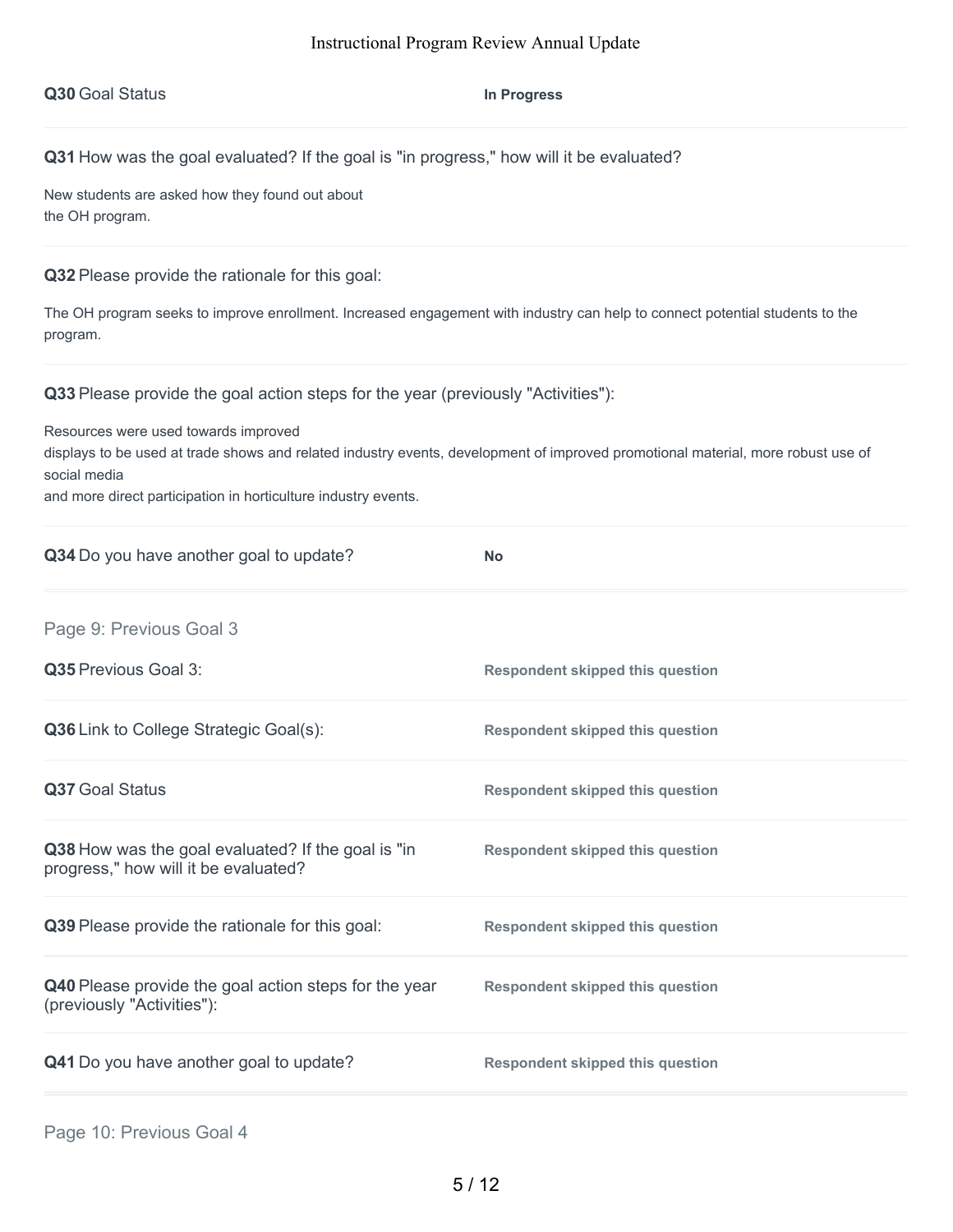| <b>Q42 Previous Goal 4:</b>                                                                | <b>Respondent skipped this question</b> |
|--------------------------------------------------------------------------------------------|-----------------------------------------|
| <b>Q43</b> Link to College Strategic Goal(s):                                              | <b>Respondent skipped this question</b> |
| <b>Q44 Goal Status</b>                                                                     | <b>Respondent skipped this question</b> |
| Q45 How was the goal evaluated? If the goal is "in<br>progress," how will it be evaluated? | <b>Respondent skipped this question</b> |
| Q46 Please provide the rationale for this goal:                                            | <b>Respondent skipped this question</b> |
| Q47 Please provide the goal action steps for the year<br>(previously "Activities"):        | <b>Respondent skipped this question</b> |
| Page 11: V. New Goals (If Applicable)                                                      |                                         |
| Q48 Would you like to propose any new goal(s)?                                             | <b>No</b>                               |
| Page 12: New Goal 1                                                                        |                                         |
|                                                                                            |                                         |
| Q49 New Goal 1:                                                                            | <b>Respondent skipped this question</b> |
| <b>Q50</b> Link to College Strategic Goal(s):                                              | <b>Respondent skipped this question</b> |
| Q51 Please provide the rationale for this goal:                                            | <b>Respondent skipped this question</b> |
| Q52 Please provide the goal action steps for the year<br>(previously "Activities"):        | <b>Respondent skipped this question</b> |
| Q53 How will the goal be evaluated?                                                        | <b>Respondent skipped this question</b> |
| Q54 Do you have another new goal?                                                          | <b>Respondent skipped this question</b> |
| Page 13: New Goal 2                                                                        |                                         |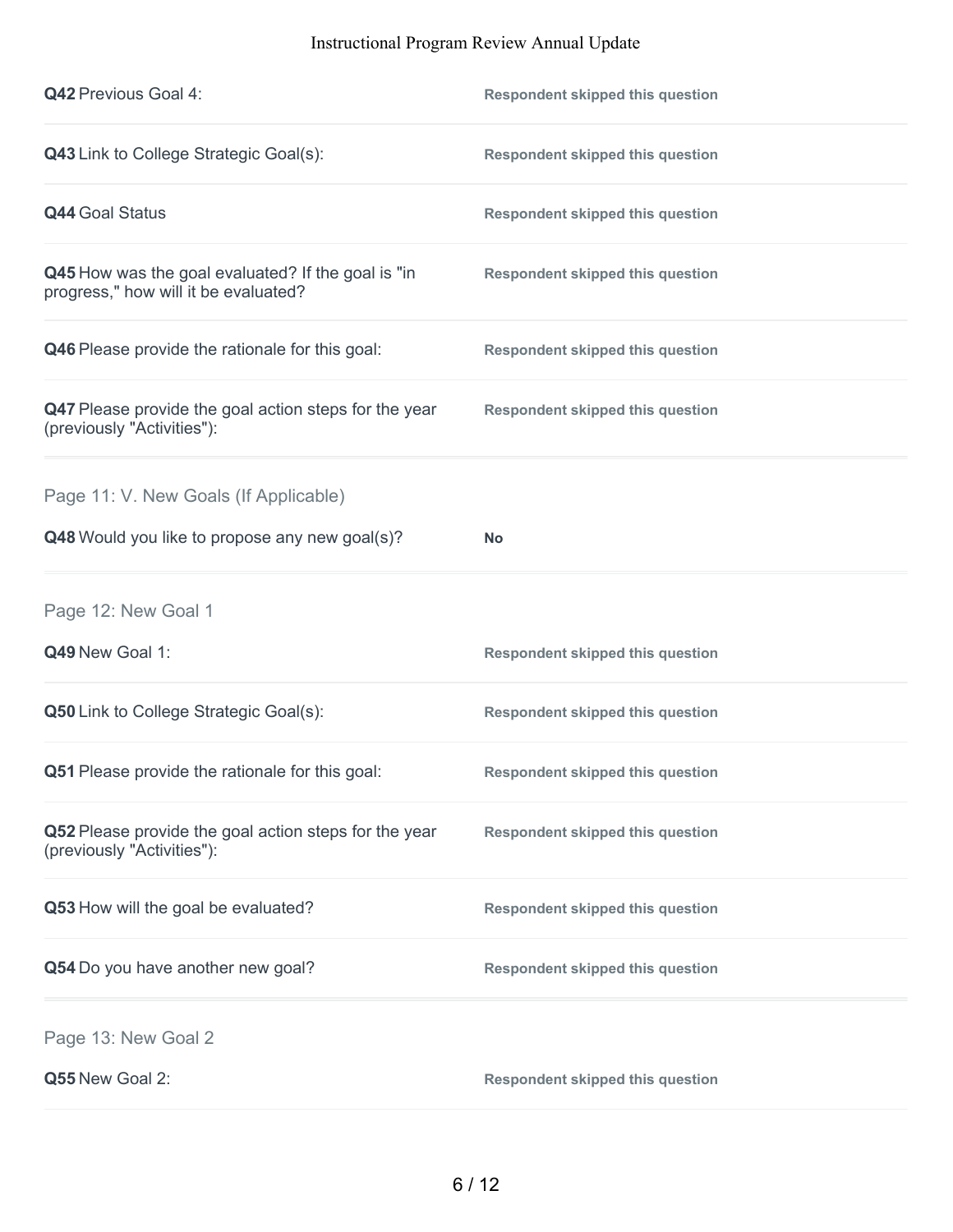| <b>Q56</b> Link to College Strategic Goal(s):                                       | <b>Respondent skipped this question</b> |
|-------------------------------------------------------------------------------------|-----------------------------------------|
| Q57 Please provide the rationale for this goal:                                     | <b>Respondent skipped this question</b> |
| Q58 Please provide the goal action steps for the year<br>(previously "Activities"): | <b>Respondent skipped this question</b> |
| Q59 How will the goal be evaluated?                                                 | <b>Respondent skipped this question</b> |
| Q60 Do you have another new goal?                                                   | <b>Respondent skipped this question</b> |
| Page 14: New Goal 3                                                                 |                                         |
| Q61 New Goal 3:                                                                     | <b>Respondent skipped this question</b> |
| <b>Q62</b> Link to College Strategic Goal(s):                                       | <b>Respondent skipped this question</b> |
| Q63 Please provide the rationale for this goal:                                     | <b>Respondent skipped this question</b> |
| Q64 Please provide the goal action steps for the year<br>(previously "Activities"): | <b>Respondent skipped this question</b> |
| Q65 How will the goal be evaluated?                                                 | <b>Respondent skipped this question</b> |
| Q66 Do you have another new goal?                                                   | <b>Respondent skipped this question</b> |
| Page 15: New Goal 4                                                                 |                                         |
| Q67 New Goal 4:                                                                     | <b>Respondent skipped this question</b> |
| Q68 Link to College Strategic Goal(s):                                              | <b>Respondent skipped this question</b> |
| Q69 Please provide the rationale for this goal:                                     | <b>Respondent skipped this question</b> |
| Q70 Please provide the goal action steps for the year<br>(previously "Activities"): | <b>Respondent skipped this question</b> |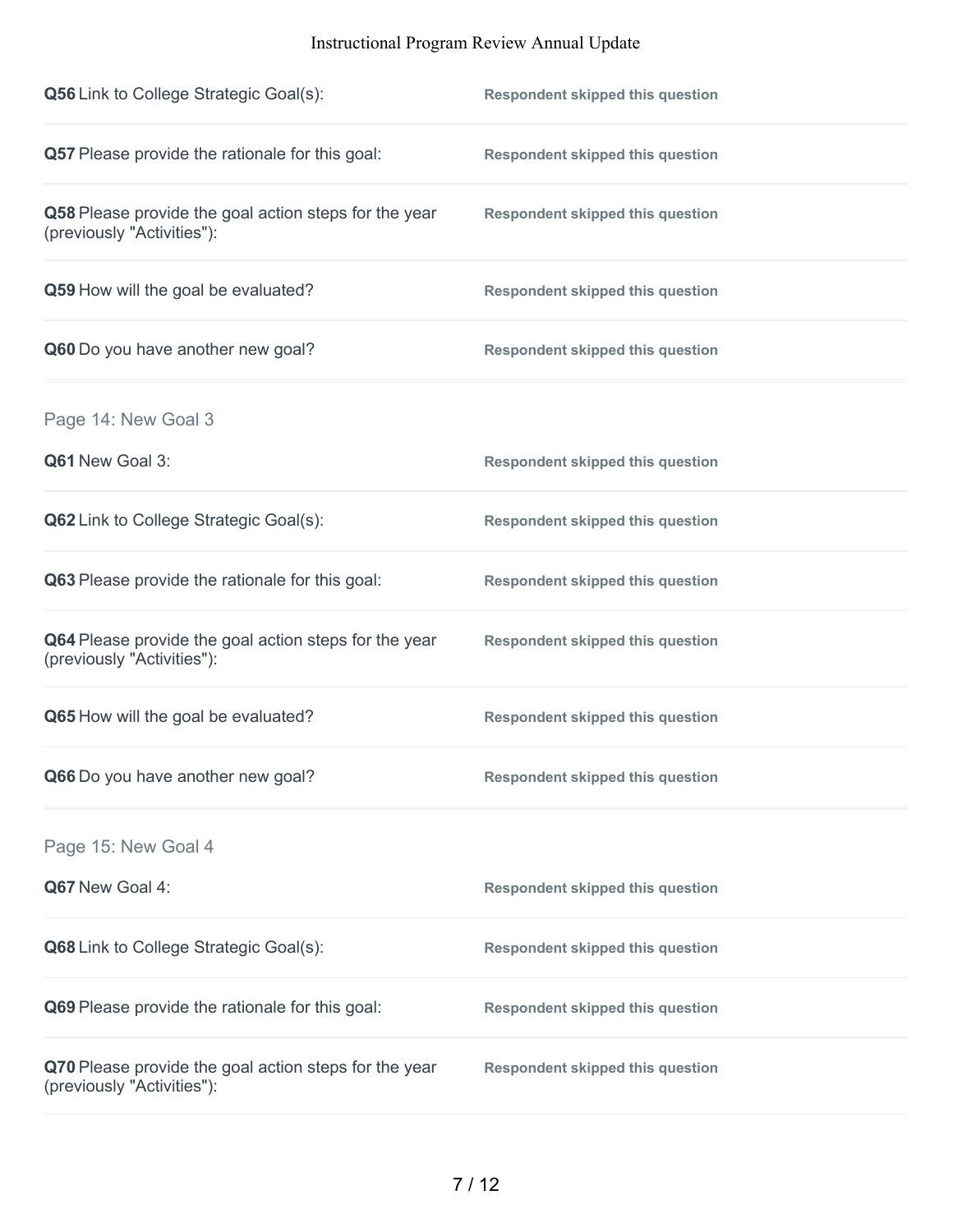| Q71 How will the goal be evaluated?                                                                                                                                                                                                                                                                                                                                                                                            | <b>Respondent skipped this question</b> |
|--------------------------------------------------------------------------------------------------------------------------------------------------------------------------------------------------------------------------------------------------------------------------------------------------------------------------------------------------------------------------------------------------------------------------------|-----------------------------------------|
| Page 16: VI. Resources Needed to Fully Achieve Goal(s)                                                                                                                                                                                                                                                                                                                                                                         |                                         |
| Q72 Is the program requesting resources this year to<br>achieve this goal?                                                                                                                                                                                                                                                                                                                                                     | <b>Yes</b>                              |
| Page 17: V. Faculty Resource Needs                                                                                                                                                                                                                                                                                                                                                                                             |                                         |
| Q73 Are you requesting one or more faculty positions to<br>achieve this goal?                                                                                                                                                                                                                                                                                                                                                  | No.                                     |
| Page 18: Faculty Position Request(s)                                                                                                                                                                                                                                                                                                                                                                                           |                                         |
| Q74 Please remember to complete the Faculty Position<br>Request Form (accessible here, under Staffing Request<br>Information) for this position that you are requesting and<br>upload it using the button below. The Faculty Position<br>Request Form (In Word) can be located here (under<br>Staffing Request Information). Brief Description of the<br><b>Position Requested:</b>                                            | <b>Respondent skipped this question</b> |
| Q75 Faculty Position Request 1 - Related Program<br>$Goal(s)$ :                                                                                                                                                                                                                                                                                                                                                                | <b>Respondent skipped this question</b> |
| Q76 Faculty Position Request Upload 1: Please upload<br>the completed faculty request form for the above position<br>using the button below. You can access the Word<br>version of the Faculty Position Request Form<br>here (under Staffing Request Information).                                                                                                                                                             | <b>Respondent skipped this question</b> |
| Q77 Faculty Position Request 2 (if applicable): Please<br>remember to complete the Faculty Position Request<br>Form (accessible here, under Staffing Request<br>Information) for this position that you are requesting and<br>upload it using the button below. The Faculty Position<br>Request Form (In Word) can be located here (under<br>Staffing Request Information). Brief Description of<br><b>Position Requested:</b> | <b>Respondent skipped this question</b> |
| Q78 Faculty Position Request 2 - Related Program<br>$Goal(s)$ :                                                                                                                                                                                                                                                                                                                                                                | <b>Respondent skipped this question</b> |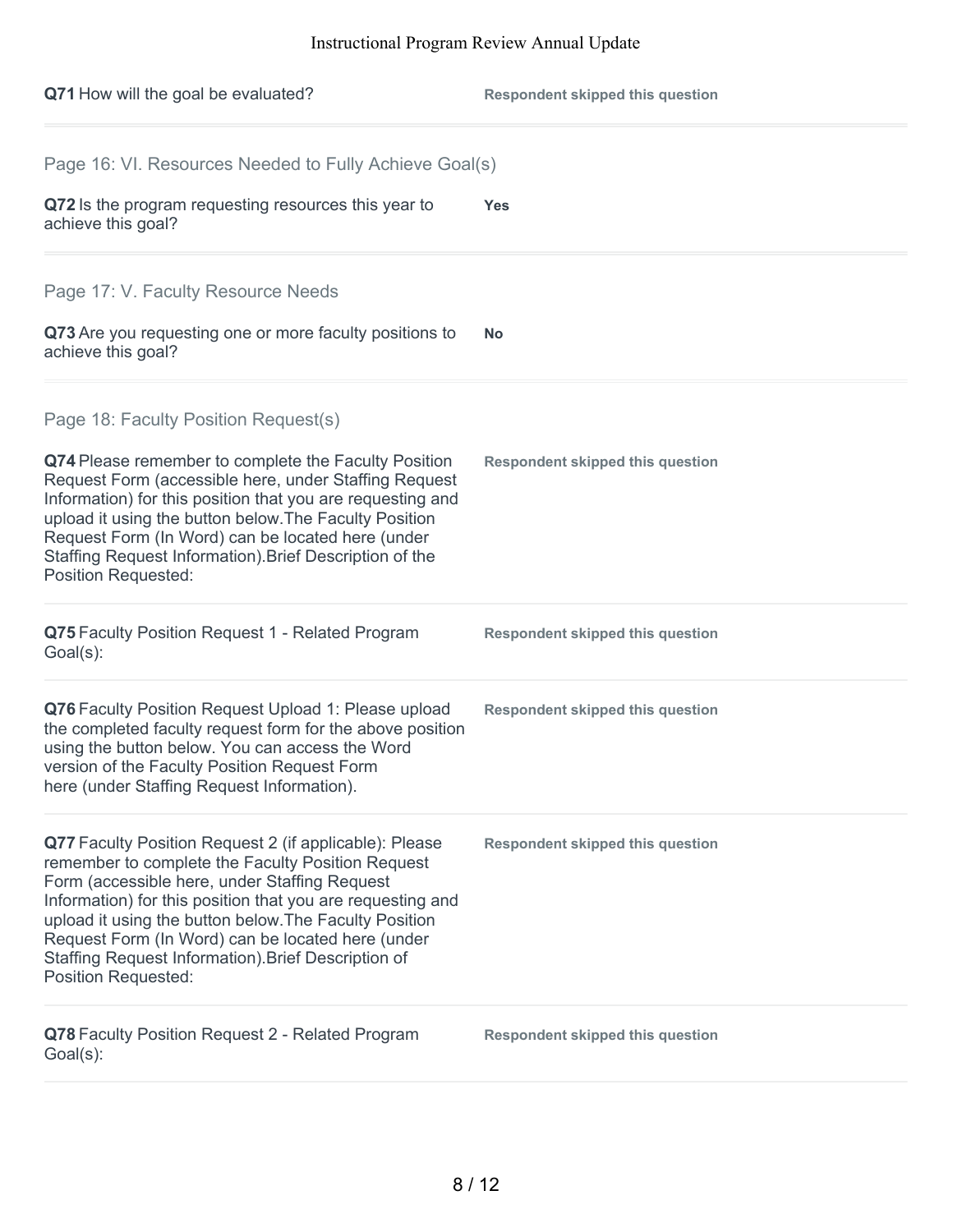| Q79 Faculty Position Request Upload 2: Please upload<br>the completed faculty request form for the above position<br>using the button below. You can access the Word<br>version of the Faculty Position Request Form here.                                                                                               | <b>Respondent skipped this question</b> |
|--------------------------------------------------------------------------------------------------------------------------------------------------------------------------------------------------------------------------------------------------------------------------------------------------------------------------|-----------------------------------------|
| Page 19: VI. Classified Staff Resource Needs<br>Q80 Are you requesting one or more classified positions<br>to achieve this goal?                                                                                                                                                                                         | No.                                     |
| Page 20: Classified Staff Position Request(s)<br><b>Q81</b> Classified Staff Position Request 1: Please<br>remember to complete the Classified Staff Position<br>Request Form (accessible here, under Staffing Request<br>Information) for this position you are<br>requesting. Brief Description of Position Requested: | <b>Respondent skipped this question</b> |
| Q82 Classified Staff Position 1 Related Program Goal(s):                                                                                                                                                                                                                                                                 | <b>Respondent skipped this question</b> |
| Q83 Classified Staff Position 1 Request Upload: Please<br>upload a completed Classified Position Request Form<br>for this request using the button below. You can access<br>the Word version of the Classified Position Request<br>Form here.                                                                            | <b>Respondent skipped this question</b> |
| Q84 *** OPTIONAL*** Please use the button below to<br>upload the position classification description (obtained<br>from HR).                                                                                                                                                                                              | <b>Respondent skipped this question</b> |
| <b>Q85</b> Classified Staff Position Request 2: Please<br>remember to complete the Classified Staff Position<br>Request Form (accessible here, under Staffing Request<br>Information) for each position you are requesting. Brief<br><b>Description of Position Requested:</b>                                           | <b>Respondent skipped this question</b> |
| <b>Q86</b> Classified Staff Position 2 Related Program Goal(s):                                                                                                                                                                                                                                                          | <b>Respondent skipped this question</b> |
| Q87 Classified Staff Position Request 2 Upload: Please<br>upload a completed Classified Position Request Form<br>for this request using the button below. You can access<br>the Word version of the Classified Position Request<br>Form here (under Staffing Request Information).                                       | <b>Respondent skipped this question</b> |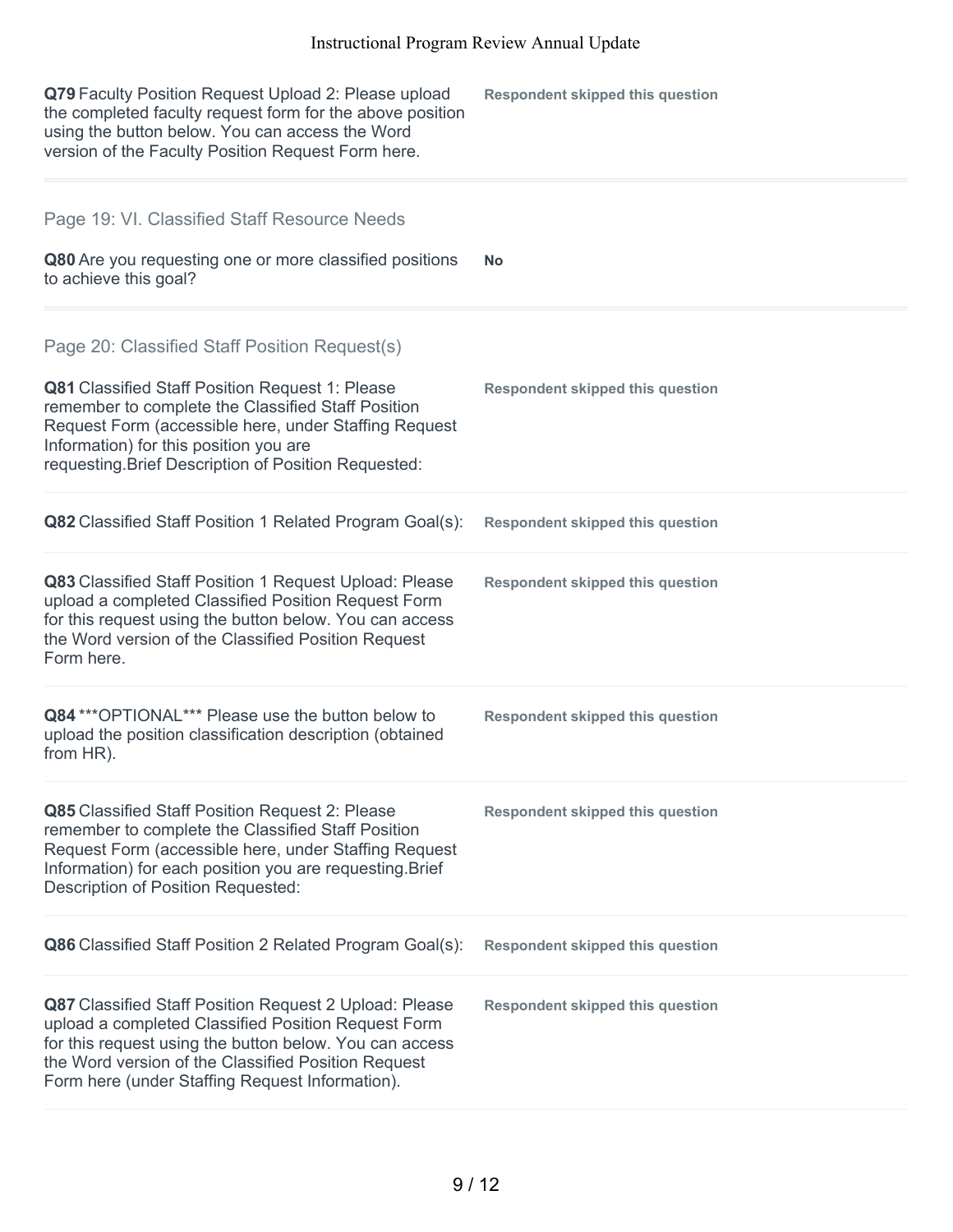| Q88 *** OPTIONAL*** Please use the button below to<br>upload the position classification description (obtained<br>from HR).                                                                                      | <b>Respondent skipped this question</b>                                                                     |
|------------------------------------------------------------------------------------------------------------------------------------------------------------------------------------------------------------------|-------------------------------------------------------------------------------------------------------------|
| Page 21: VII. Technology Resource Needs                                                                                                                                                                          |                                                                                                             |
| Q89 Are you requesting technology resources to achieve<br>this goal?                                                                                                                                             | <b>No</b>                                                                                                   |
| Page 22: Technology Request(s)                                                                                                                                                                                   |                                                                                                             |
| Q90 Technology Request 1: Please remember to<br>complete a Technology Request Form for each request<br>you are submitting. You can access the online<br>Technology Request Form here: Technology Request<br>Form | <b>Respondent skipped this question</b>                                                                     |
| Q91 Technology Request 2: Please remember to<br>complete a Technology Request Form for each request<br>you are submitting. You can access the online<br>Technology Request Form here: Technology Request<br>Form | <b>Respondent skipped this question</b>                                                                     |
| Page 23: VIII. Perkins and Strong Workforce Resource Needs                                                                                                                                                       |                                                                                                             |
| Q92 Are you requesting Perkins and/or Strong<br>Workforce resources to achieve this goal?                                                                                                                        | <b>Yes</b>                                                                                                  |
| Page 24: Perkins Request and Strong Workforce                                                                                                                                                                    |                                                                                                             |
| it via the annual Perkins/Strong Workforce request process/cycle.                                                                                                                                                | Q93 Perkins Request and Strong Workforce 1: Please remember to complete the Perkins Request Form and submit |

| Description:                    | Instructional Aides for OH lab class sections                             |
|---------------------------------|---------------------------------------------------------------------------|
| Amount Requested \$:            | 15758.00                                                                  |
| Related Program Review Goal(s): | <b>Student Validation and Engagement, Organizational</b><br><b>Health</b> |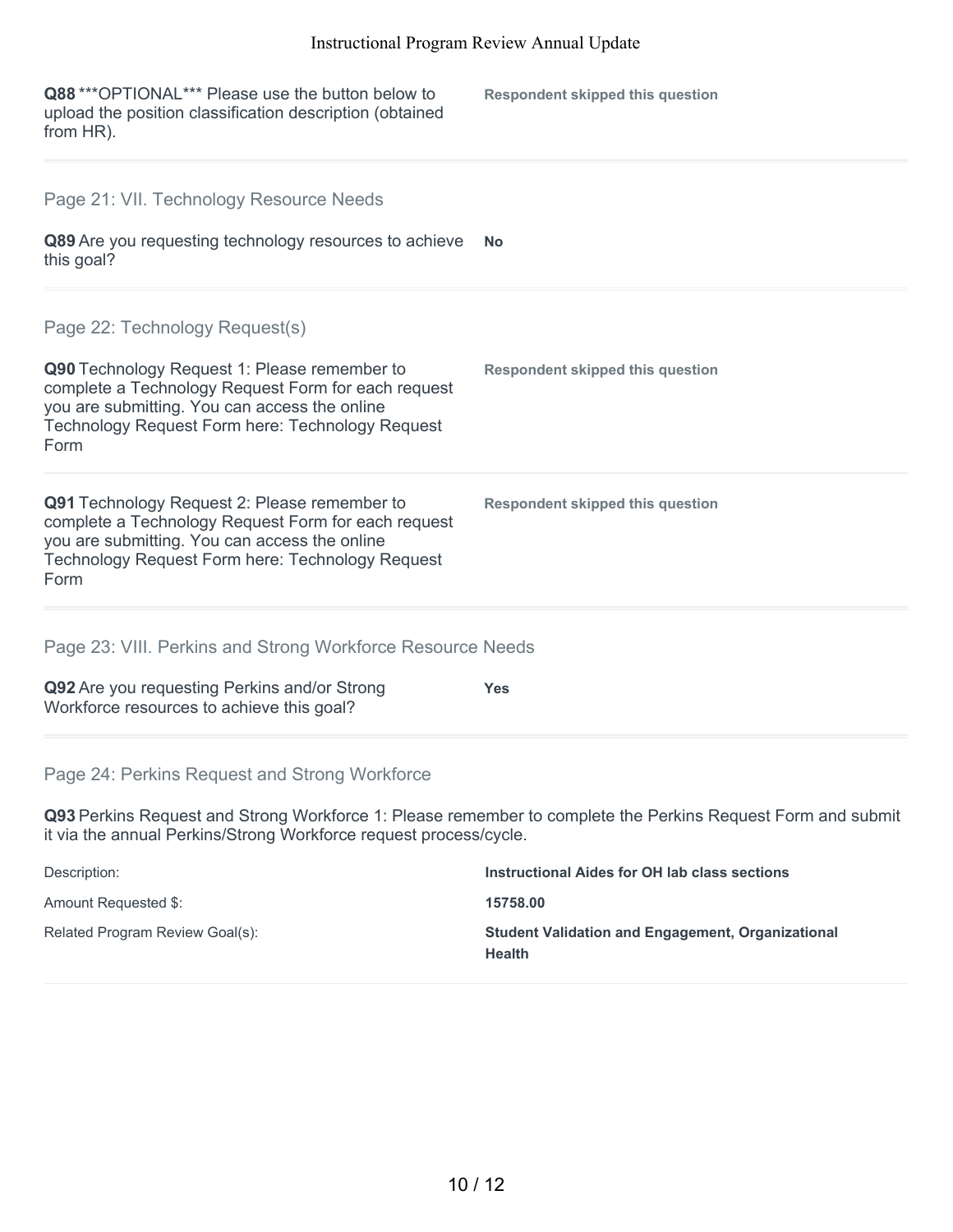**Q94** Perkins Request and Strong Workforce 2: Please remember to complete the Perkins Request Form and submit it via the annual Perkins/Strong Workforce request process/cycle.

| Description:                                                                                                                                                                          | <b>OH Outreach &amp; Event Planner and Horticulture</b><br><b>Equipment</b> |
|---------------------------------------------------------------------------------------------------------------------------------------------------------------------------------------|-----------------------------------------------------------------------------|
| Amount Requested \$:                                                                                                                                                                  | 28500.00                                                                    |
| Related Program Review Goal(s):                                                                                                                                                       | <b>Student Validation and Engagement, Organizational</b><br><b>Health</b>   |
| Page 25: IX. Supplies/Equipment Resource Needs                                                                                                                                        |                                                                             |
| Q95 Are you requesting supplies and/or equipment<br>resources to achieve this goal?                                                                                                   | <b>No</b>                                                                   |
| Page 26: Supplies/Equipment Request(s)                                                                                                                                                |                                                                             |
| Q96 Supplies/Equipment Request 1: In the boxes below<br>please provide information on your request.<br>Supplies/Equipment requests will be considered on a<br>one-time funding basis. | <b>Respondent skipped this question</b>                                     |
| Q97 Supplies/Equipment Documentation 1: Please<br>upload any supplies/equipment quotes or additional<br>documentation for this request.                                               | <b>Respondent skipped this question</b>                                     |
| Q98 Supplies/Equipment Request 2: In the boxes below<br>please provide information on your request.<br>Supplies/Equipment requests will be considered on a<br>one-time funding basis. | <b>Respondent skipped this question</b>                                     |
| Q99 Supplies/Equipment Documentation 2 : Please<br>upload any supplies/equipment quotes or additional<br>documentation for this request.                                              | <b>Respondent skipped this question</b>                                     |
| Page 27: X. Facilities Resource Needs                                                                                                                                                 |                                                                             |
| Q100 Are you requesting facilities resources to achieve<br>this goal?                                                                                                                 | <b>No</b>                                                                   |
| Page 28: Facilities Request                                                                                                                                                           |                                                                             |
| Q101 Facilities Request 1: Please provide the<br>information below and remember to complete a Facilities<br>Request Form accessible here: Facilities Request Form                     | <b>Respondent skipped this question</b>                                     |